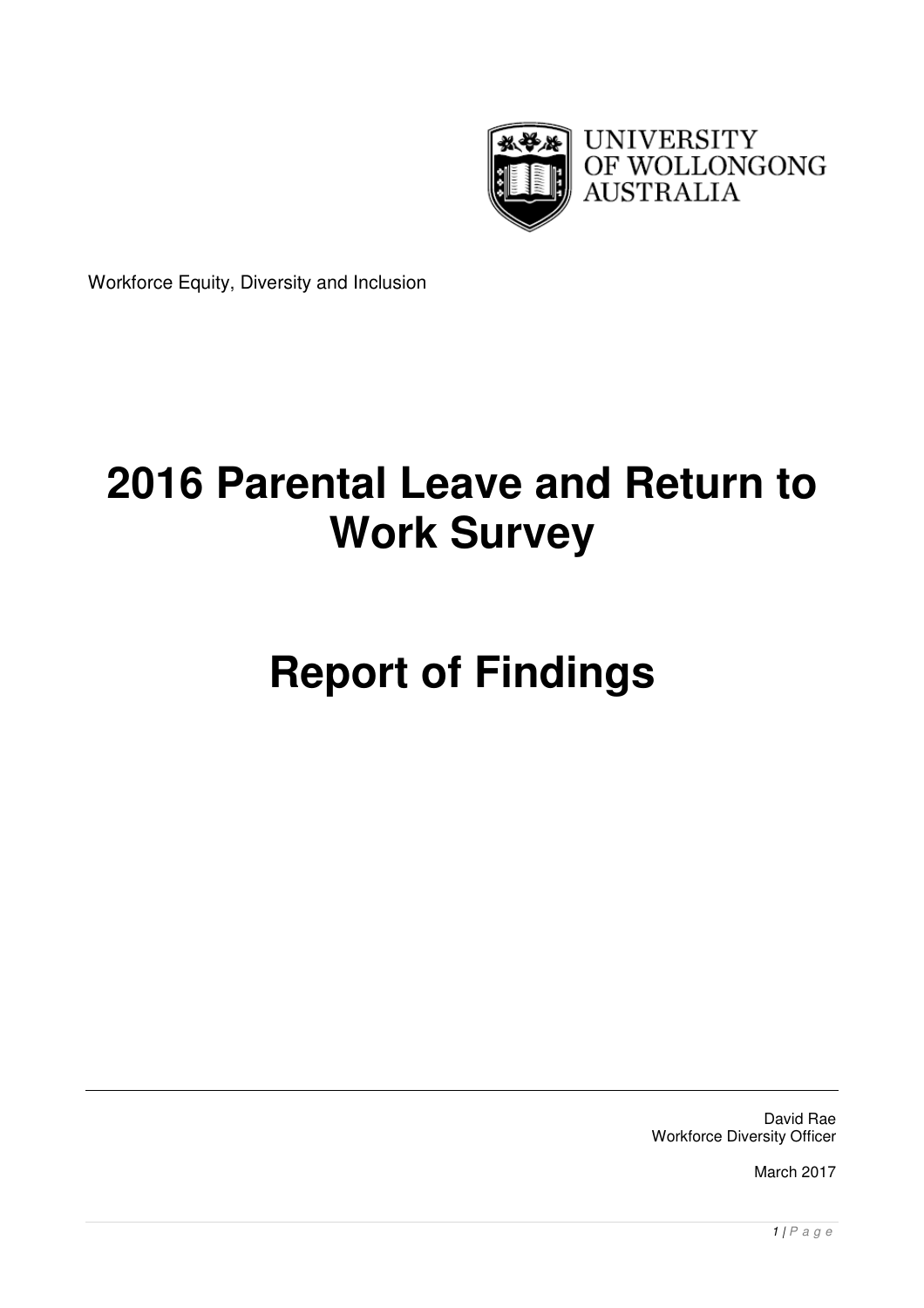# **Contents**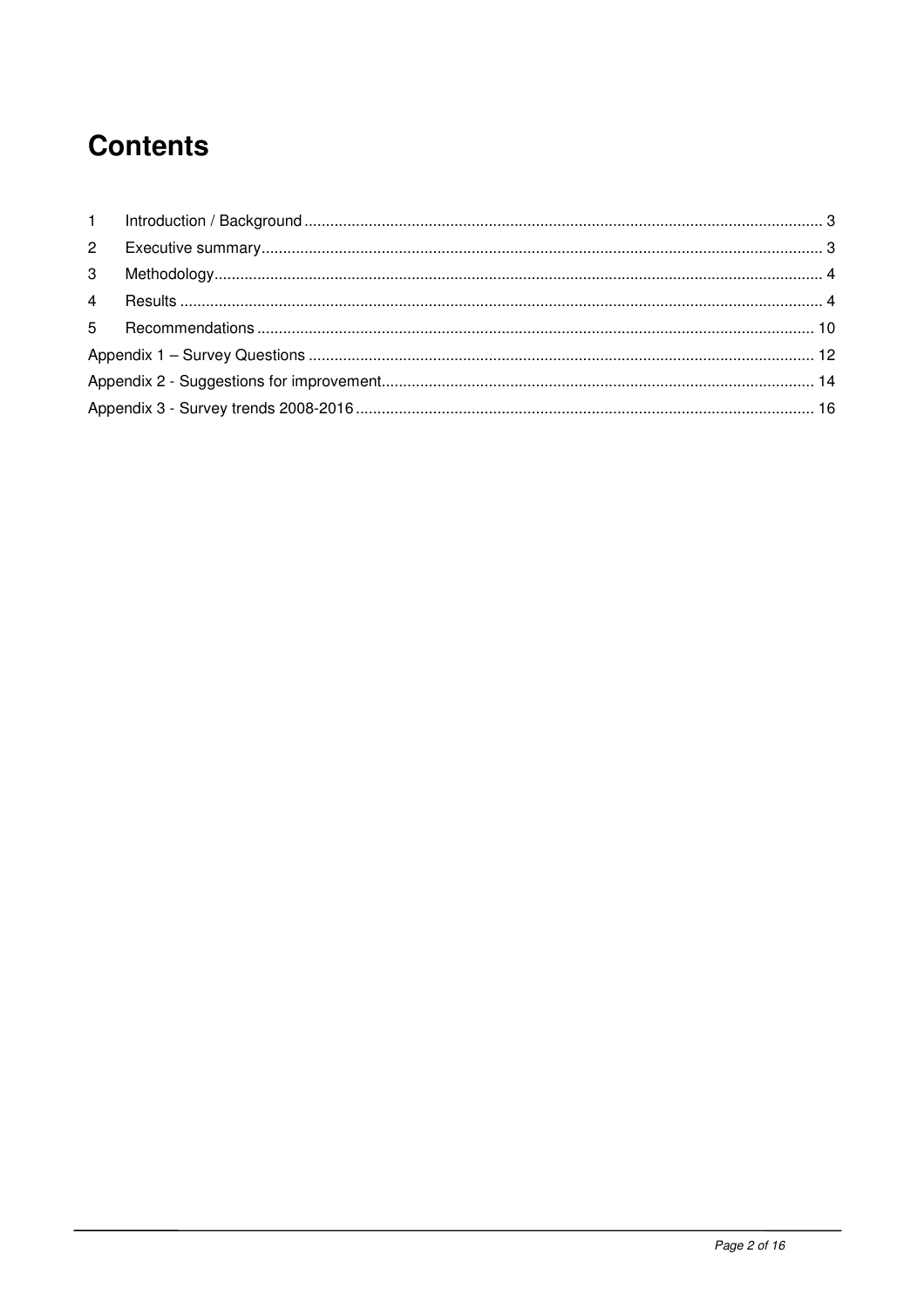# **1 Introduction / Background**

The Parental Leave and Return to Work Survey is conducted every 2 years to assess the performance of UOW in providing equitable treatment to staff taking parental leave and our ability to retain this group.

The survey under its previous title, 'Pregnancy and Work' has been conducted since 2008 on a bi-annual basis and this year in the spirit of gender equality, has been retitled. Questions in the survey have been tweaked to be applicable to all respondents and this is appropriate as all genders now have the same parental leave entitlements under the University enterprise agreements.

The report this year is provided with a greater degree of analysis and interpretation and a trends analysis for surveys from 2008 through to 2016 is provided in Appendix 3, to further illustrate trends in staff satisfaction and behaviour.

## **2 Executive summary**

Between 1 July 2014 and 25 June 2016 one hundred and thirty five (135) employees embarked on parental (maternity and paternity) leave. Maternity leave was taken by 134 female staff members in the period and based on head count in June 2016; this represents approximately 10% of female staff in fixed term or permanent employment.

Over the period 2008 to 2014, the number of staff who have taken maternity leave has increased significantly, plateauing in 2016. Table 2.1 below shows growth in the number of female staff taking maternity leave compared to growth in female headcount from 2010-2014 and in 2016 a 2% reduction in headcount. Over the same period, the number of female staff members utilising maternity leave as a percentage of female headcount has increased slightly from 7% in 2009/2010 to 10% in 2015/2016.

| <b>Maternity Leave Trends</b>                 |           |                     |      |           |  |
|-----------------------------------------------|-----------|---------------------|------|-----------|--|
|                                               | 2009-2010 | 2011-2012 2013-2014 |      | 2015-2016 |  |
| Female Headcount                              | 1090      | 1266                | 1380 | 1353      |  |
| % increase headcount                          |           | 16%                 | 9%   | $-2%$     |  |
| <b>Maternity Leave</b>                        | 71        | 100                 | 138  | 134       |  |
| % increase maternity leave from previous year |           | 41%                 | 38%  | 0%        |  |

Table 2.1

Invitations to complete the survey were sent to 135 employees with 91 responses (67%) being received. This is a marked improvement on previous response rates (45% in 2014) and is largely due to the survey being offered online in 2016. The findings in this report are based on the analysis of these responses.

The majority (92%) of employees who have taken parental leave in the last two years reported a supportive workplace that made an effort to address and accommodate their needs. Many expressed an appreciation of UOW's parental leave provisions and the support of their colleagues and supervisor. Around a third (30) provided suggestions for additional information that could be provided to staff (37% Academic, 63% Professional Services). Some 26 reported problems or poor behaviours which most often related to job functions when returning to work. They also reported a lack of understanding from peers and supervisors; non inclusive practice or comments and some reported other problems they had encountered including difficulty obtaining information about entitlements; or lack of consultation.

To improve the experience of staff taking parental leave and the workplaces that they return to; to ensure we continue to be a workplace of choice; and to retain valuable staff, it is recommended that managers and staff are better engaged and informed through training or communication exercises and that relevant web pages be reviewed and updated.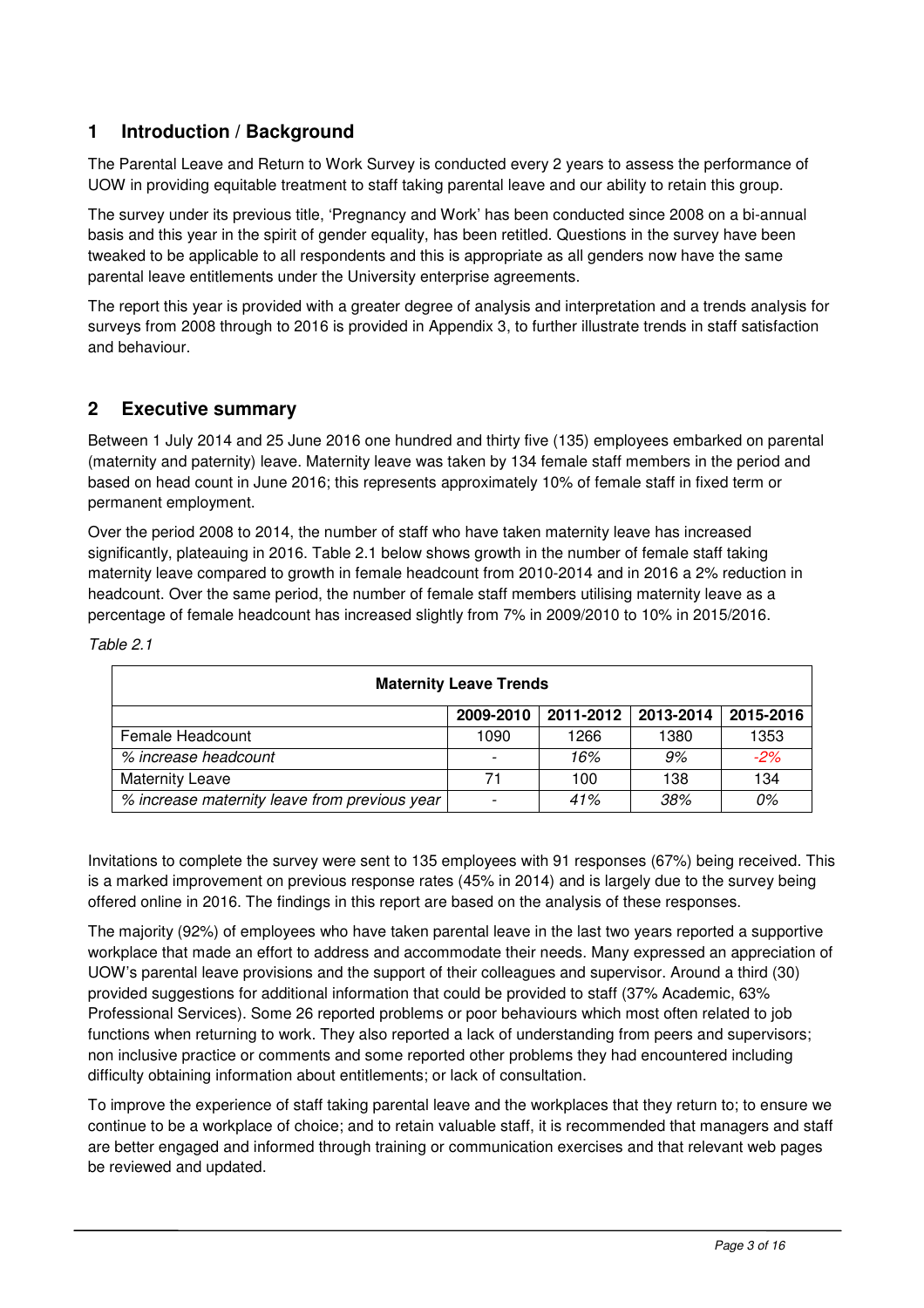Areas for improvement most often related to the provision of information (30%) before and during parental leave and upon returning to work compared to 13% of respondents in 2014. The application of entitlements and conditions (19%) and support (15%) by managers and supervisors were also prevalent in suggestions for improvement. A more detailed breakdown of suggestions is explored further in Section 4.

# **3 Methodology**

The survey questionnaire used in 2016 maintains continuity with previous years however some questions have been reformatted or repositioned to improve survey flow and efficiency and to make questions applicable to all genders. The survey was also provided online via Survey Monkey this year with the majority of participants receiving the link to the survey via email. A number of participants received the invitation by mail.

Records in the Human Resource's Ascender Pay system were used to identify the contact details of employees who have taken parental leave in the relevant period. After removal of individuals with international or incomplete addresses, 135 survey invitations were sent. Ninety one (91) responses were received, representing a 67% response rate. A table showing survey volume and response rates for 2016 and previous surveys is shown in table 3.1 below.

| <b>Survey Participation</b>                      |     |     |     |     |  |  |  |
|--------------------------------------------------|-----|-----|-----|-----|--|--|--|
| 2013-2014<br>2011-2012<br>2015-2016<br>2009-2010 |     |     |     |     |  |  |  |
| Surveys issued                                   |     | 100 | 134 | 135 |  |  |  |
| Responses received                               | 42  | 62  | 60  | 91  |  |  |  |
| Response rate                                    | 59% | 62% | 45% | 67% |  |  |  |

Table 3.1

The data from completed questionnaires was captured in the Survey Monkey analytics package, which was used to report these survey findings.

# **4 Results**

#### **4.1 Participant Profile**

From the sample of 91 responses, 100% of respondents were still employed with UOW and 84% of these had returned to work, with the remainder still on parental leave.

The proportion of Academics versus Professional Services Staff who have taken parental leave in the relevant two-year period is shown in Graph 4.1 below. Around three quarters of those taking maternity leave were Professional Services Staff. The average of paid leave reported was 26 weeks (22 for academics and 23 for professional services staff) and for unpaid leave the average reported was 16 weeks (6 and 20 weeks respectively).

Graph 4.1

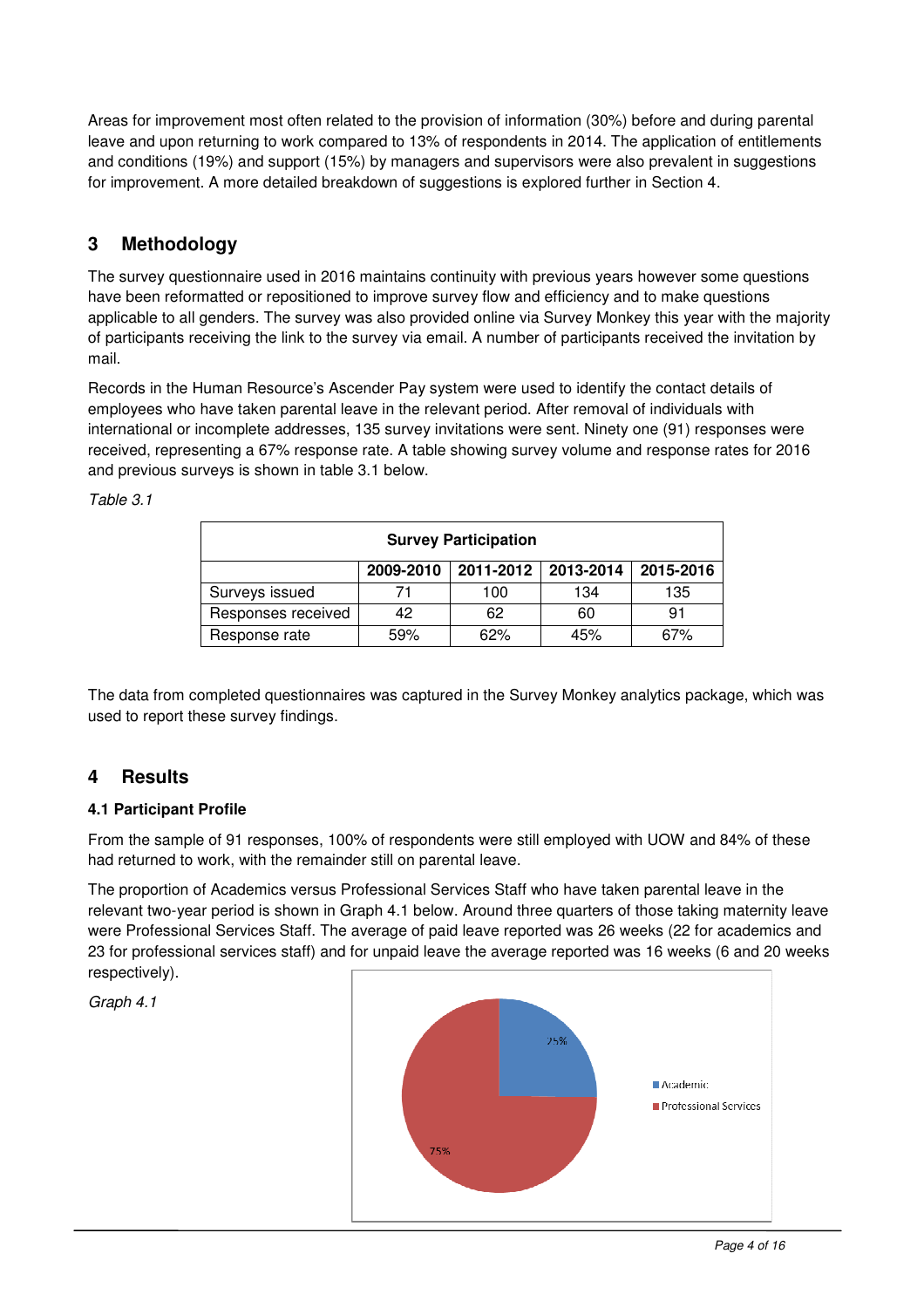Females represent more than two thirds of Professional Services staff (permanent and fixed term) which is vastly different from the academic cohort, where women occupy 42% of roles. 5.1% of Academic Staff and 7.4% of Professional Services Staff have taken parental leave during the relevant period. This shows that when considering the frequency at which staff take parental leave, Academics are less likely to take this form of leave, however the rate has almost doubled since 2014 when it was at 2.9%. The most common levels for those taking parental leave are Level C and below for Academics and Level 6/7 and below for Professional Services Staff (see graph 4.2).



Graph 4.2

Other characteristics of the sample were:

- The survey contained 1 respondent with a disability requiring a workplace adjustment
- The survey contained 3 staff who identified as Aboriginal people
- 14% of respondents reported a non-English speaking background.

#### **4.2 Findings**

More than 42% of respondents have taken parental leave more than once, with 57.1% reporting their first parental leave and 37.4% their second, which are a similar quantum to the 2014 survey. Graph 4.3 shows how often the respondents in the sample have taken parental leave.

Graph 4.3

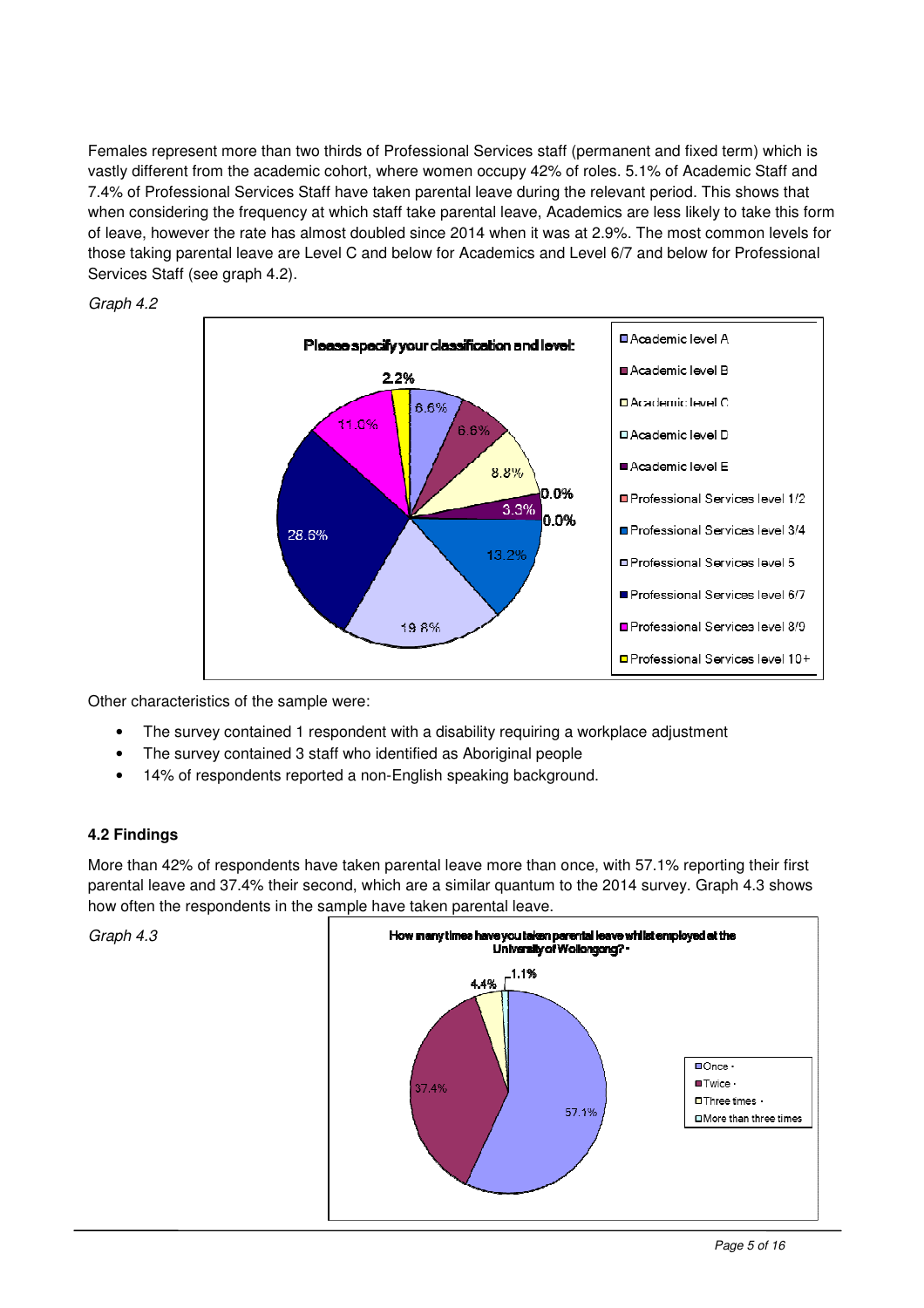#### **Finding Information**

To find information about parental leave entitlements, almost 74% of respondents reported their source was a HR Advisor/Human Resources. The next most popular option was the Staff Intranet (Enterprise Agreement) at just over 69% followed by Friends/Colleagues and Faculty/Supervisor. These themes are consistent with the 2014 survey with a slight increase in people contacting HR for information. Table 4.1 shows the frequency of sources that respondents used to obtain information about their entitlements.

#### Table 4.1

| Where did you get information about your entitlements? Please select all options that<br>apply. |                     |                   |  |  |
|-------------------------------------------------------------------------------------------------|---------------------|-------------------|--|--|
| <b>Answer Options</b>                                                                           | Response<br>Percent | Response<br>Count |  |  |
| <b>HR Advisor/ Human Resources</b>                                                              | 74.7%               | 68                |  |  |
| <b>Parental Leave Information Session</b>                                                       | 17.6%               | 16                |  |  |
| Work/Life Balance Website                                                                       | 4.4%                | 4                 |  |  |
| Staff Intranet (Enterprise Agreement)                                                           | 69.2%               | 63                |  |  |
| <b>UOW Policy Index</b>                                                                         | 6.6%                | 6                 |  |  |
| Faculty/ Supervisor                                                                             | 20.9%               | 19                |  |  |
| Friends/ Colleagues                                                                             | 40.7%               | 37                |  |  |
| Other (please specify)                                                                          | 6.6%                | 6                 |  |  |

"Other" responses included Government websites such as Fair Work Australia. Intranet locations such as Work/Life Balance and UOW Policy Index had minimal usage and this reinforces the need to review and reduce information under the old 'EED Unit" banner and to re-brand and relaunch this information.

#### **Leave Terms**

Three respondents indicated they were ineligible to take paid parental leave; the remaining staff all took advantage of paid parental leave. The average weeks of paid leave were 25 (22 for academics and 23 for professional services staff) and this was combined with unpaid leave, the average taken being 16 weeks (6 and 20 weeks respectively). The average of paid leave taken was higher compared to 2014 (22 weeks) and the average of unpaid leave taken was lower (19 weeks). As with the 2014 survey, 92% of respondents in 2016 received the Federal Government's paid parental leave grant and more than 68% of these reported that this entitlement had influenced their decision to take a longer period of leave.

#### **Workplace Support**

The majority of respondents (>92%) reported that their workplace was supportive during the period leading up to their parental leave (Graph 4.4) and the same percentage reported that during their parental leave, they had contact with the University. Most of these combined a social activity with the provision of advice or information around return to work or job content. Many reported visits to introduce baby and responding to work emails during parental leave.

In 2014, more than 90% of respondents considered their supervisor and their colleagues to be supportive when they returned to work after parental leave. This has been maintained with 92% and 95% respectively, reporting support from their supervisor and their colleagues in the 2016 survey.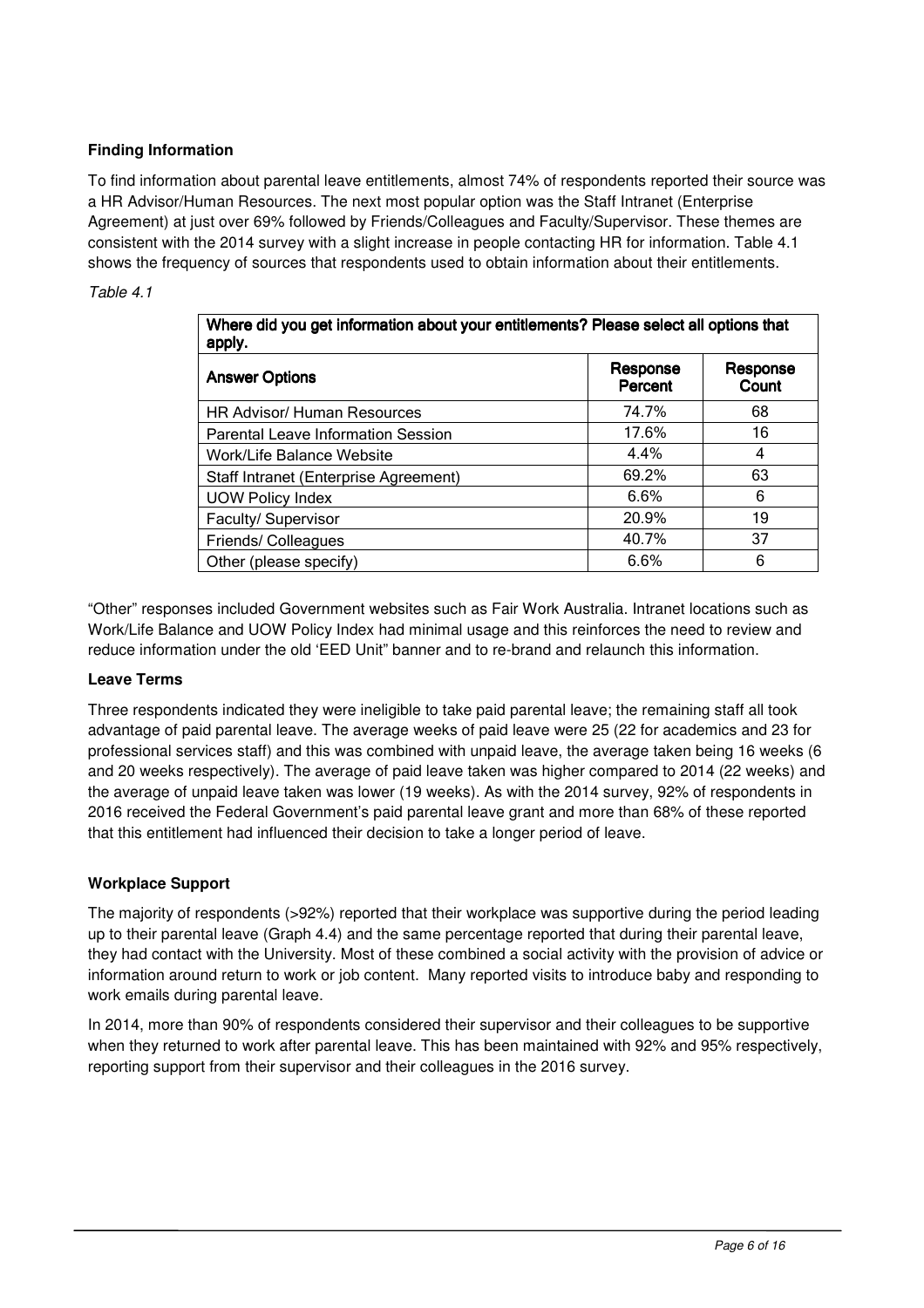

Examples provided of positive workplace support included:

- Open and transparent discussions about leaving and returning to work
- Parental leave provisions and progressive return to work
- Adapting work space to providing a suitable place to breast feed
- Ability to attend doctor's appointments
- An inclusive and positive attitude
- Flexible work practices
- Modifying work load

Although many respondents reported that their supervisor or colleagues were supportive in general after return to work, 35% of respondents reported that they encountered some workplace problems. Examples provided where workplaces or supervisors were not supportive included:

"I felt pressured to take on more work"

"There is always a little animosity among those who do not have children"

"I have lost my job security"

"Lack of awareness of family responsibilities and shared parenting""

"Colleagues commenting that I have it easier as I am part time""

"Breastfeeding was difficult""

"EAP service was contacted regarding the ongoing nature of my mistreatment"

#### **Returning to Work**

The majority of respondents (72%) report that they were employed in a full time capacity before parental leave (see Graph 4.5) and 81% of staff returning from parental leave returned in a part time capacity (see Graph 4.6). 73% of respondents returned on temporary arrangements and of those, 30% have returned to their substantive position, 61% are still working under temporary arrangements and 9% relinquished their substantive role and continue on alternate hours in another position.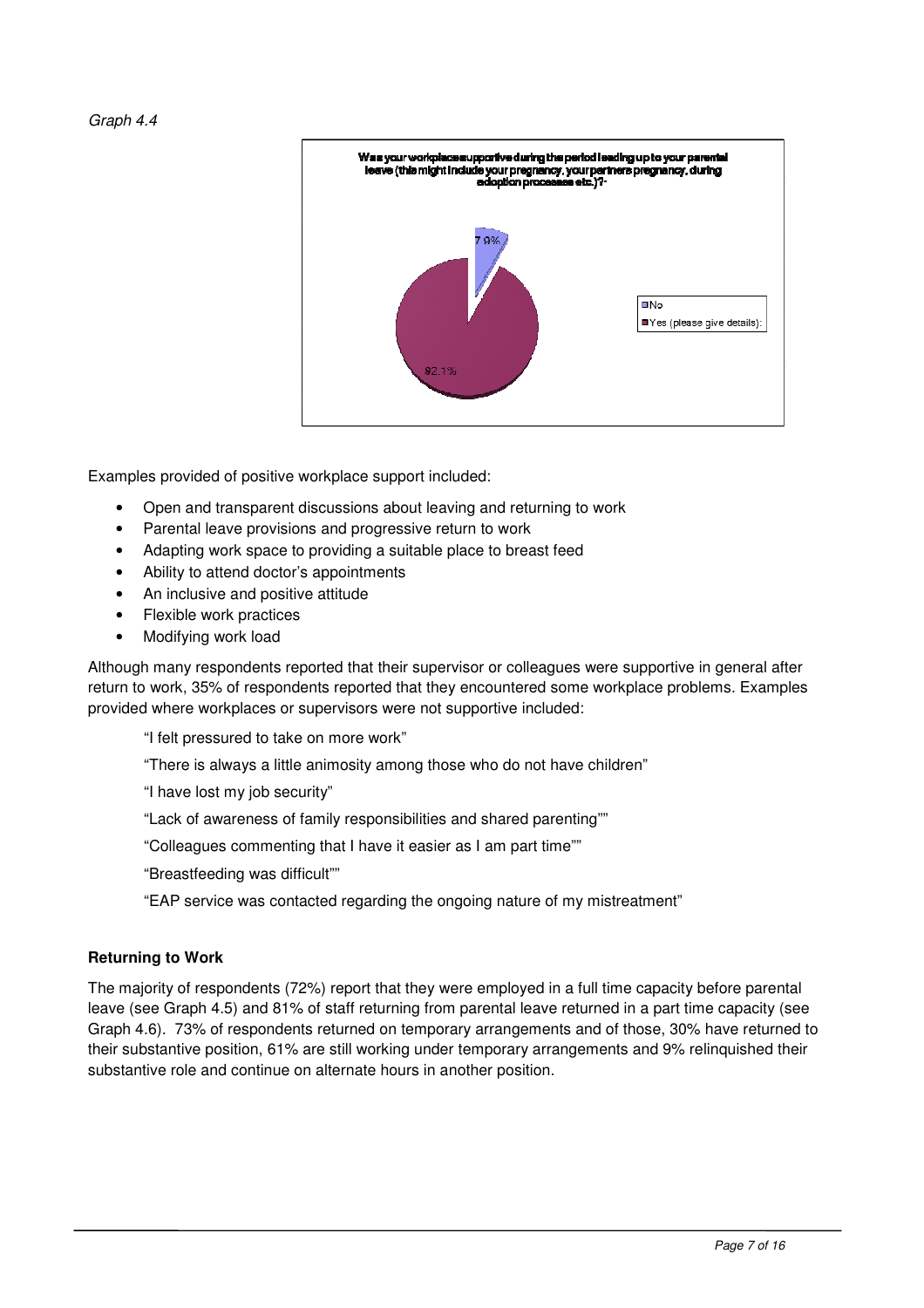







For those who returned part-time, 68% reported working 21 hours per week or above. Most employees returned to either the same role or a role at the same level as their job prior to parental leave.

#### Table 4.2

| When you returned to work, what was the level of the job?   |                     |                   |  |  |
|-------------------------------------------------------------|---------------------|-------------------|--|--|
| <b>Answer Options</b>                                       | Response<br>Percent | Response<br>Count |  |  |
| The same as or equivalent level as the job I held<br>before | 94.6%               | 70                |  |  |
| A higher level job                                          | 1.4%                |                   |  |  |
| A lower level job                                           | 4.1%                | 3                 |  |  |

Eight staff were not eligible to receive the Return to Work grant. All others (89%) advised that they have made use of the grant. Most common uses were supplementing income (61%) and to extend the parental leave absence (29%). Graph 4.7 shows how the grant has been used by survey respondents. Compared to the 2014 survey, supplementing income has reduced by 12% and extending parental leave has increased by 24%.

#### Graph 4.7



Since returning to work, 80% of respondents have used flexbile work practices to meet family commitments; this is lower than the 2014 survey, 85%. The most common of these were part time work, varying flexible hours and occasional work from home. A distribution of the practices utilised is shown in Graph 4.8.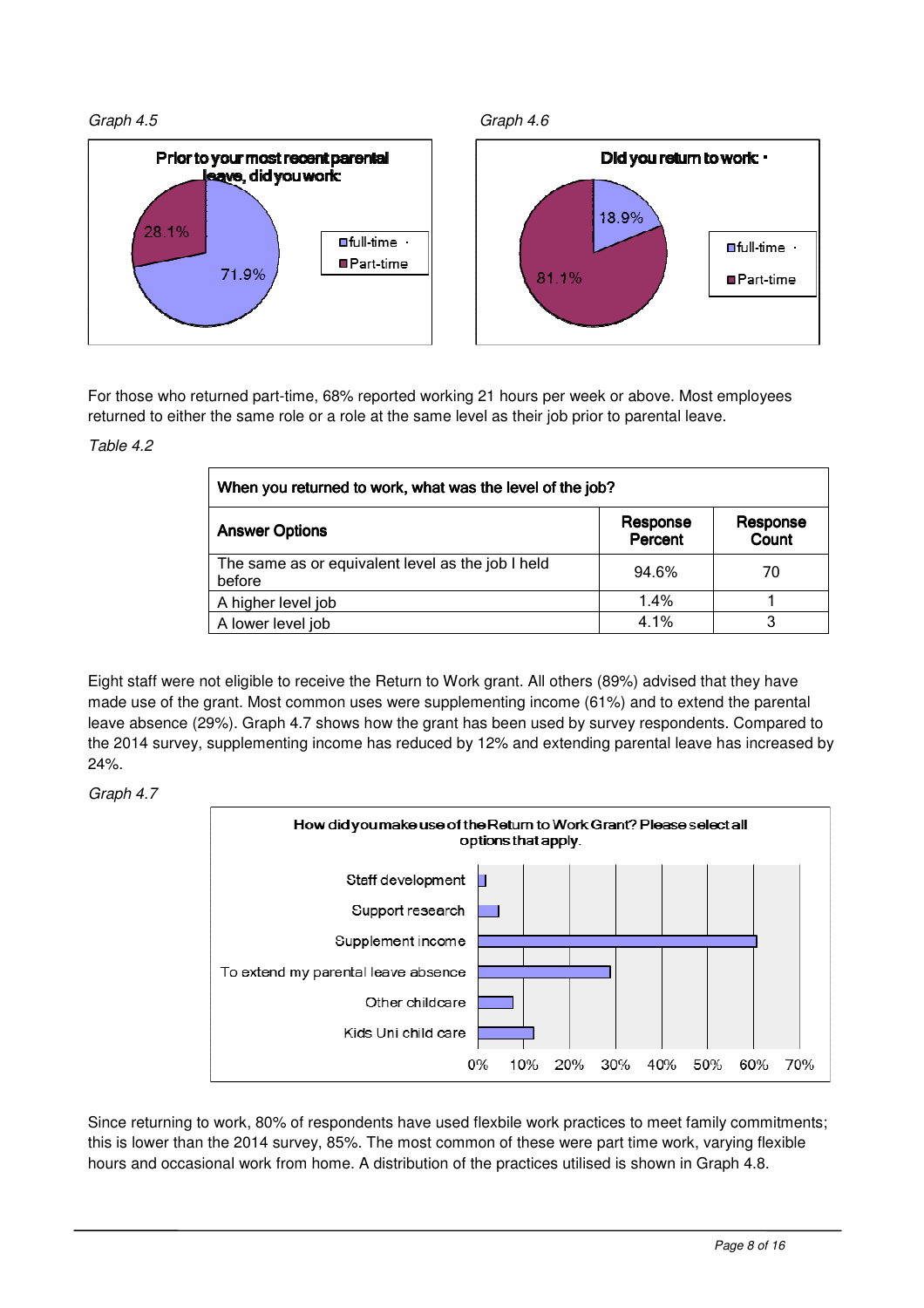#### Which flexible work practices did you use? Please select all options that apply.



In the 2014 survey, 31% of respondents reported problems returning to work and in the current survey this has increased slightly to 35% with the following common issues identified:

- Lack of places to express milk/breast feed
- Unrealistic workload demands when returning to work
- My supervisor was very strict about "flexible work practices"
- I was moved
- I was only ever seen as a temporary member of staff and wasn't given any direction by my supervisor
- Part time employees are treated differently where I work
- Uncertainty of employment when pregnant in a fixed term/casual environment

In the current survey, 2% (2) of respondents indicated they had lodged a complaint about an issue related to their parental leave and return to work; this is lower than the 2014 result of 7%. Both issues had to do with the supervisor; one was resolved through a formal process and the other was resolved in-house.

More than one third of respondents provided their contact details and were willing to participate in a follow-up interview.

#### **Suggestions for Improvment**

More than half the respondents (47) provided suggestions for improvements. Common areas included:

- Improve information, education and awareness (36%)
- Improve entitlements (21%)
- Improve support (15%)
- Provision of breastfeeding facilities (11%)
- Apply flexibility (7%)

#### **Improve information, education and awareness suggestions**:

Providing information or training to all new managers; providing advice to teams who will have someone returning from parental leave; better education of managers regarding policy and provisions; improve the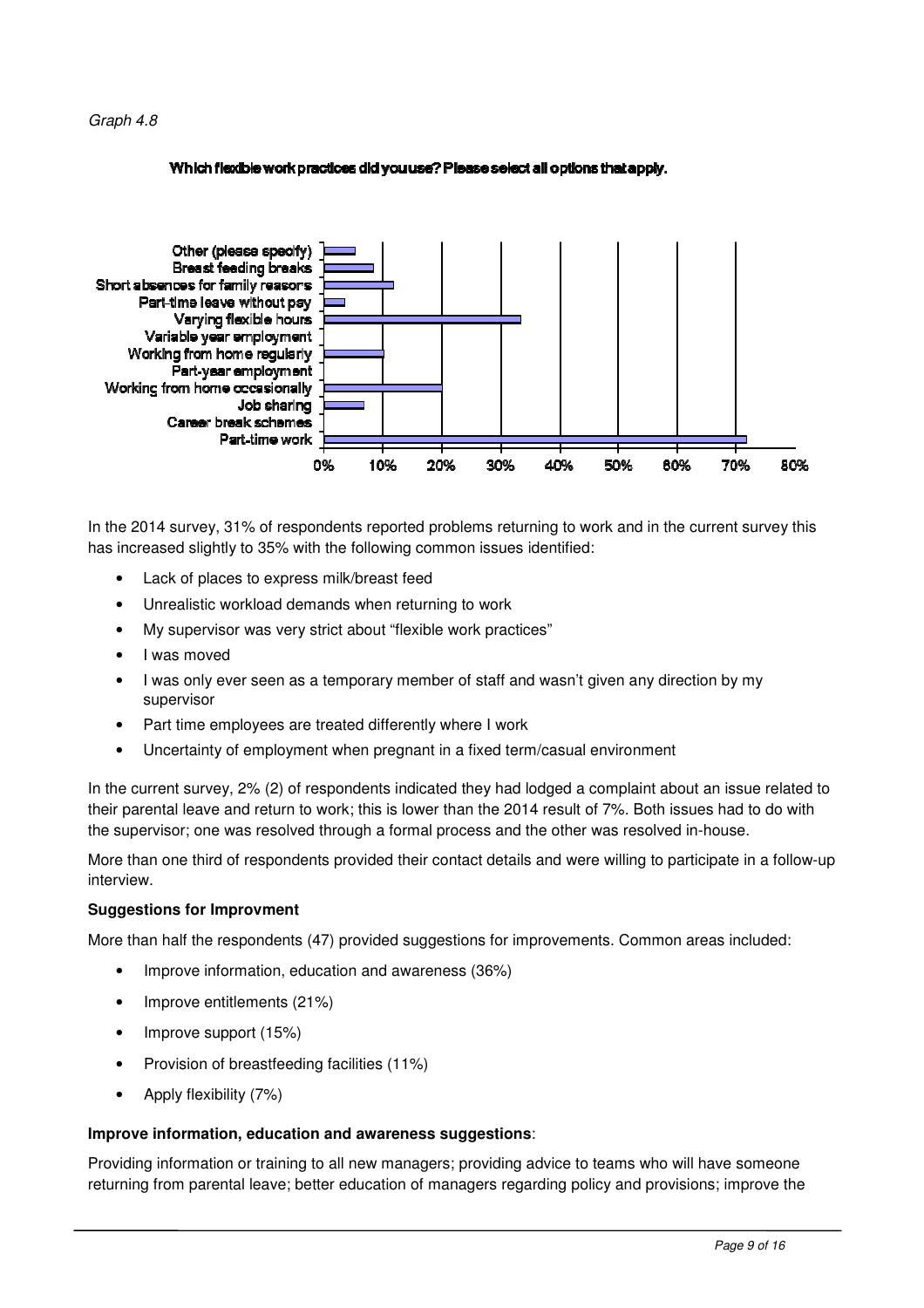"work/life balance website"; clearer instructions on how to consider career breaks and part-time work for career progression.

#### **Suggestions for improving entitlements:**

It would be good to maintain the Federal entitlements along with those provided by the University; provide clarity for people on fixed term contracts; extend the term of the contract when on parental leave; extend flexible return to work arrangements until children are of school age; extend the eligible period for the return to work grant.

#### **Suggestions for improving support:**

Better support for researchers funded by external agencies who take parental leave; train supervisors to be more supportive with changes to return to work plans as circumstances can change; there is not sufficient understanding by colleagues about the demands on people who are on parental leave; there is no "neutral" entity to talk to about support needs.

#### **Suggestions regarding facilities included:**

More baby change facilities and more places for breast feeding; the University should openly advocate breastfeeding at work; information sessions would be useful.

#### **Improving flexibility includes the following suggestions:**

Allow more job sharing; support working from home; conduct networking events during work hours; parental responsibilities accommodated in timetabling of lectures; more part time opportunities at higher levels; and easier return to work for employees on contract.

### **5 Recommendations**

UOW aspires to promote a safe and supportive workplace where our distinctive values of collaboration, teamwork, equity, diversity and inclusive practices thrive. In 2016, UOW was named as a an Employer of Choice for Gender Equity (EOCGE) and to maintain this highly recognised achievement, UOW intends to fully support gender equity initiatives, many of which relate to parental leave and return to work processes.

In 2015, the University was also one of the first institutions to sign the charter for the Science in Australia Gender Equity (SAGE) pilot project of Athena SWAN, a successful UK program targeting the under representation of women in traditionally male dominated disciplines. This process requires UOW to report on current practices for flexible working and managing career breaks and provide a 4 year action plan of policies, initiatives and programs to address issues and to increase the retention of staff members taking parental leave.

Women taking maternity leave represent around 6% of total staff (10% of female staff) over a two year period. This is a significant group and the mechanisms used to retain this group are important for talent retention and to ensure ongoing gender diversity at UOW. Work life balance can help the University to do this, and it also has the capacity to attract and retain the best employees.

The most common suggestions, problems and solutions are discussed below:

**Parental leave return to work grant:** it is recommended to provide more flexibility in the application of the grant, including buying out teaching workloads, employment of research assistants and streamlining of current salary supplementation and childcare administrative arrangements. It is also recommended to extend the period for accessing the grant beyond 104 weeks from the birth or adoption of the child and also to relaunch the entitlement to raise the awareness of all staff (including men) about the benefits of the program.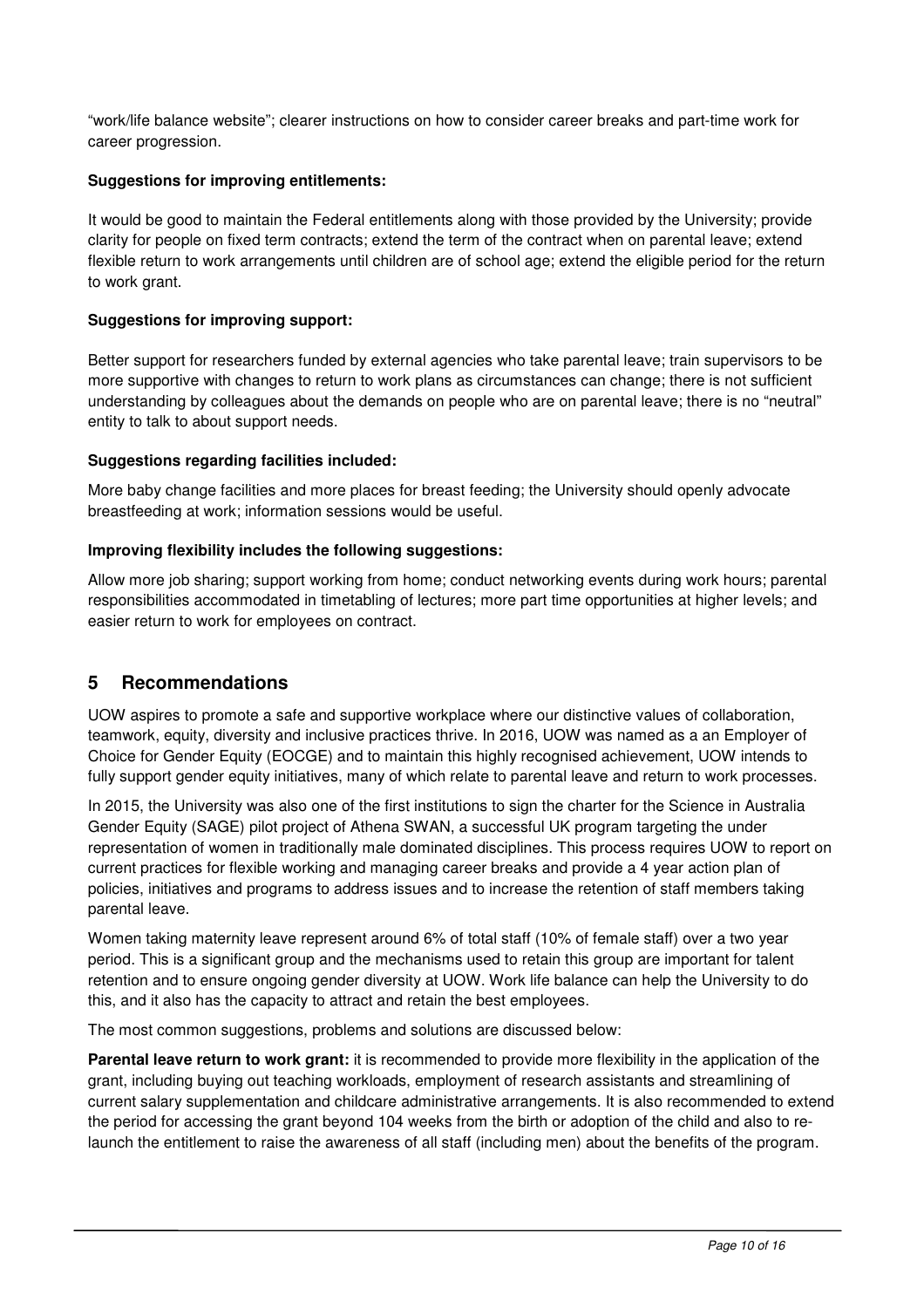Workforce Diversity and Human Resource Services will review and update relevant sections of the Parental Leave – Guide for Expectant Parents and distribute for consultation. Once finalised and approved, the guideline will be relaunched during 2017.

**Access to advice on conditions and entitlements:** HR Business Partners in the Employment Relations Team, Human Resources Division can advise staff members on their entitlements for parental leave. Advice is also available for Supervisors to ensure the best possible outcomes are achieved when negotiating with members of staff applying for parental leave. The team has also put together a plain English guide with links to a range of information including the Federal Government's paid parental leave scheme. It is recommended that access to this advice is promoted on the staff intranet and that information is updated once there is full clarity about changes to the Federal Government's paid parental leave scheme.

Employment Relations will update current information about parental leave entitlements on the staff intranet during 2017.

**Accommodating Parental Responsibility**: It is recommended "Family Friendly" guidelines be developed where work extends beyond the normal working hours of 9am to 5pm. Employees should be consulted and work times negotiated with sufficient notice to allow for suitable child care arrangements. The family friendly work guidelines would include direction on the suitable span of hours for work based meetings, teaching hours, email etiquette after hours and on weekends.

Workforce Diversity will develop family friendly guidelines during the third quarter of 2017 and distribute once approved.

**Information, Education and Communication:** It is recommended to re-introduce parental leave information sessions for staff to provide clarity on entitlements and to answer questions. A workshop for managers/supervisors should also be developed to raise awareness about return to work processes and entitlements for flexible work practices and other support mechanisms for staff returning from parental leave Education and communication could be further enhanced by an upgrade of existing forms and web pages, including the Work/Life Balance site.

Workforce Diversity will work with Professional and Organisational Development and Employment Relations to produce information sessions appropriate for staff members and supervisors by the last quarter of 2017. Existing networks will be targeted to deliver the workshops, for example the Early Career Academic Network.

**Further research:** The final question of the survey asked respondents if they were willing to participate in an interview and 35 people provided their contact details. It is recommended to conduct further investigation using a structured interview technique and to submit an ethics application so that results can be published.

The Workforce Diversity Reference Group has agreed to support this additional research, to be completed by the end of June 2017.

A full listing of suggestions is provided in appendix 2.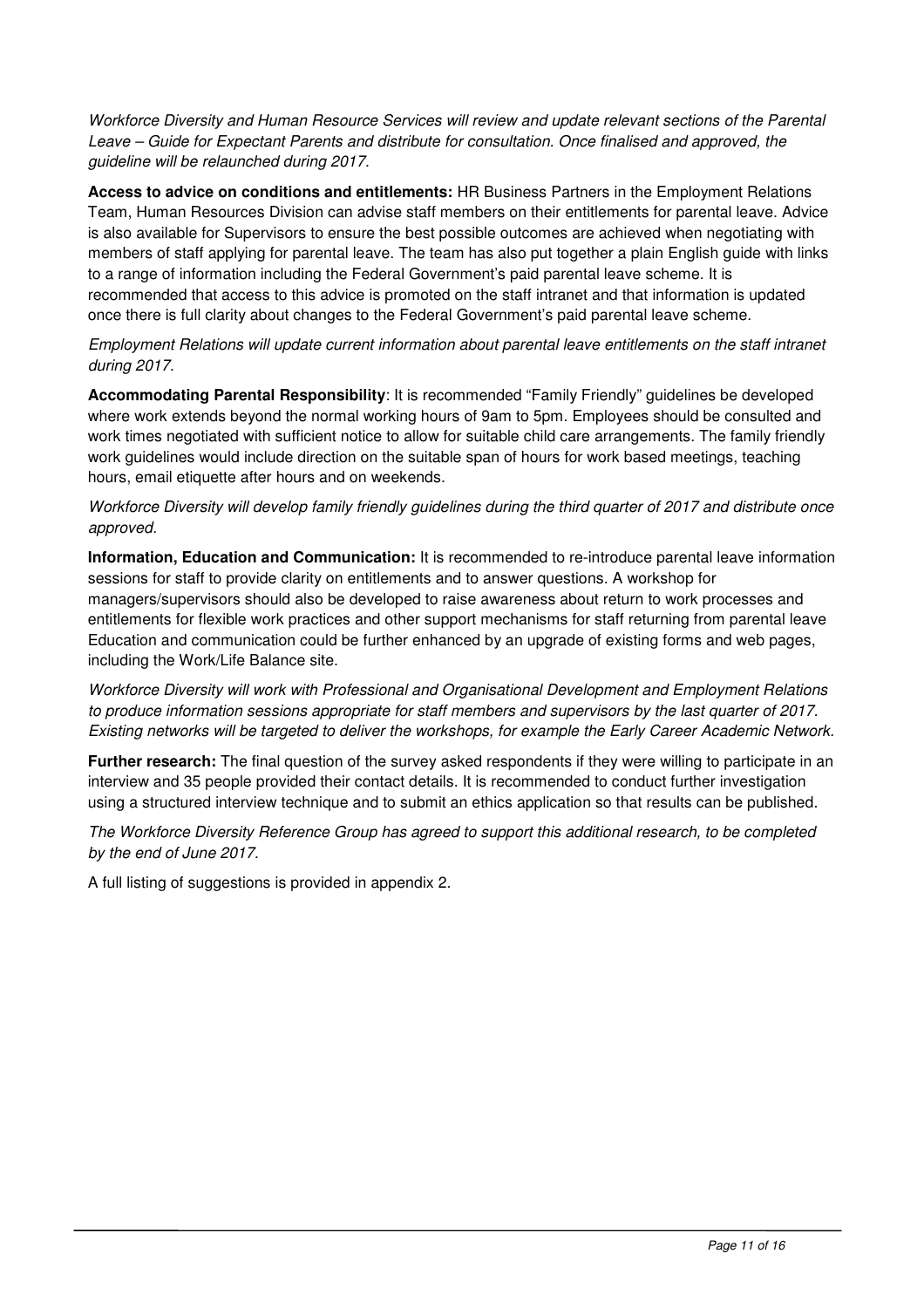## **Appendix 1 – Survey Questions**

- 1. Are you currently on a parental leave absence?
- 2. How many times have you taken parental leave whilst employed at the University of Wollongong?
- 3. Where did you get information about your entitlements?
- 4. Did you take paid parental leave? reason weeks of paid leave weeks of unpaid leave
- 5. Did you receive the Federal Government's Paid Parental Leave?
- 6. If yes, did this influence the total period of parental leave you took?
- 7. Was your workplace supportive during the period leading up to your parental leave? details
- 8. During your parental leave did you have contact with the University and/or with your workplace? e.g. social or work related Describe
- 9. Prior to your most recent parental leave, did you work: Full-time Part-time
- 10. Did you return to work: Full-time Part-time
- 11. Did you return to work on temporary arrangements?
- 12. If you returned to work on temporary arrangements, did you subsequently return to the substantive hours of your position?
- 13. When you returned to work, what was the level of the job? Comment on the level/type of work you returned to:
- 14. Were you entitled to receive the Return to Work Grant?
- 15. How did you make use of the Return to Work Grant?
- 16. Did you make use of the University's Work/Life Balance web site to find information about leave entitlements and workplace flexibility? suggestions
- 17. Since your return to work, have you used flexible work practices (eg. part-time work, working from home) to meet family commitments? Which flexible work practices did you use?
- 18. Were you aware of the availability of 'breast feeding fridges' at the University?
- 19. Since your return to work has your supervisor been supportive?
- 20. Since your return to work have your colleagues been supportive?
- 21. Did you encounter any workplace problems concerning your return to work?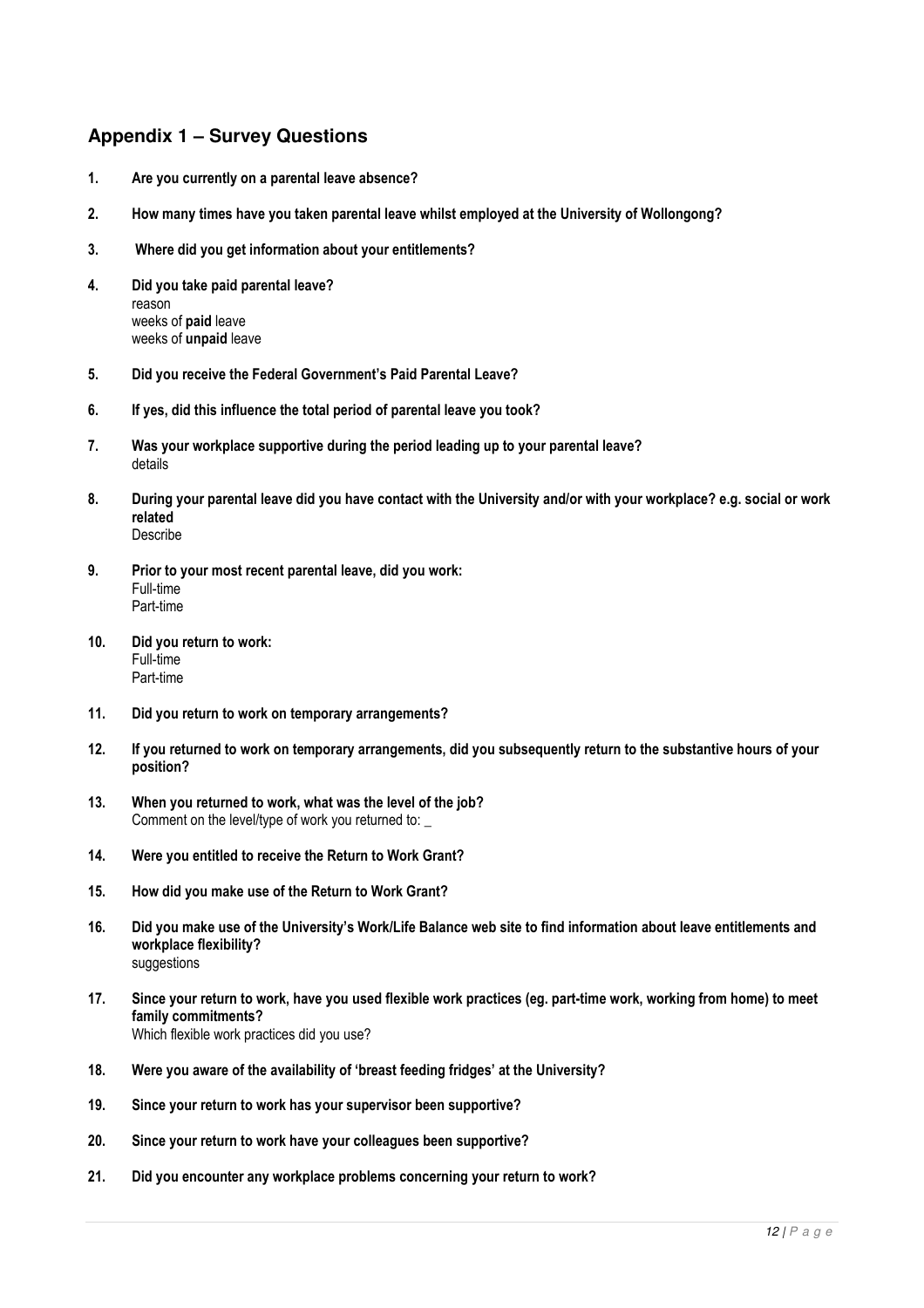describe

- 22. Have you ever lodged a complaint about any issue connected with pregnancy, adoption or return to work after parental leave? describe
- 23. Do you have any comments or suggestions for improvements?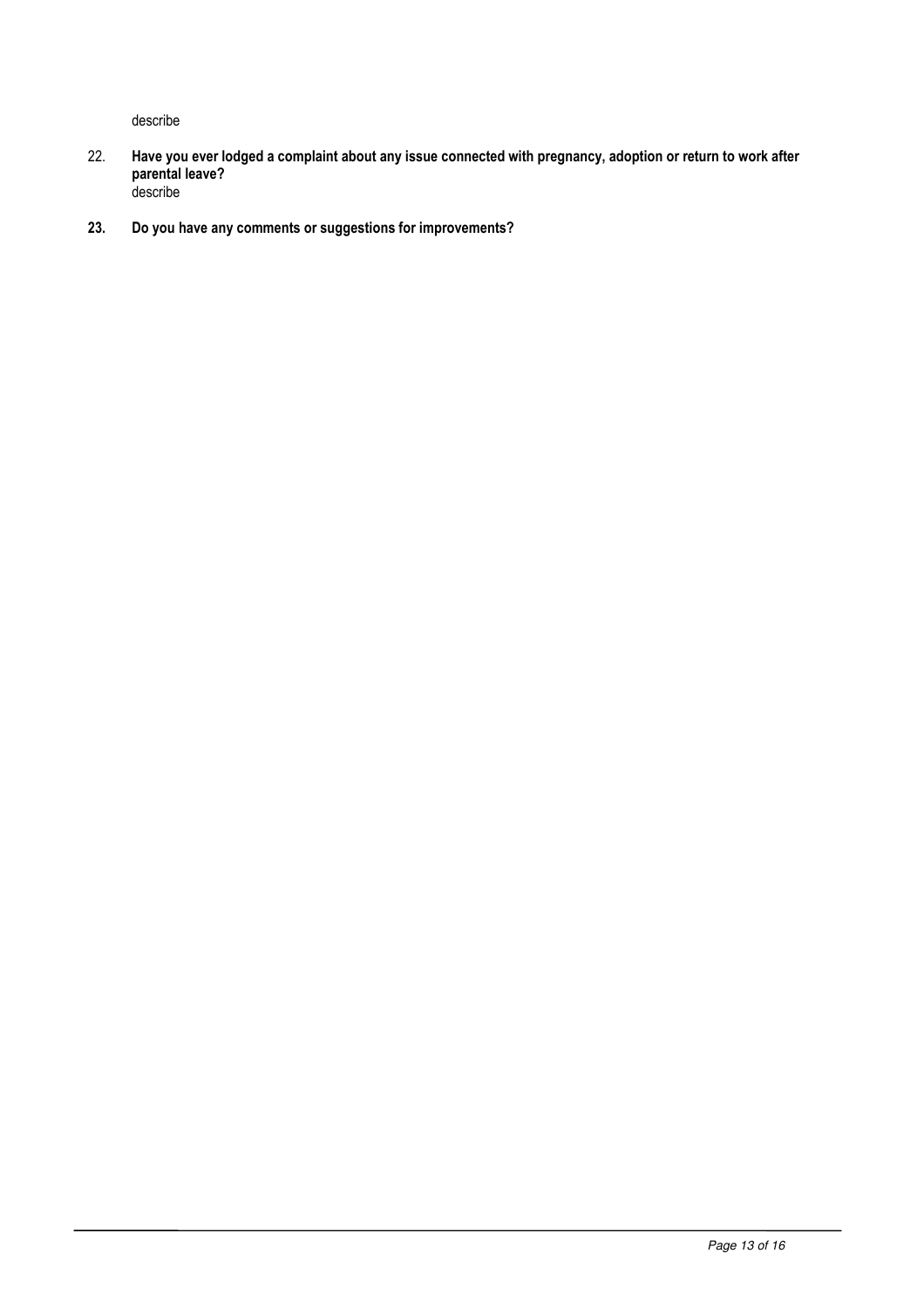# **Appendix 2 - Suggestions for improvement**

Respondents were asked how the parental leave process could be improved. Positive and constructive responses are provided below:

- At many other universities there are far more family friendly policies in place, such as entitlement to full maternity leave if the contract ends after the woman is 16 weeks pregnant;
- Better training for Managers and Supervisors around supporting staff on leave & during their return;
- 21st century flexible work policies for all staff (within reason);
- I think HR need to make the process a bit clearer from their end especially the forms etc.;
- More info about the paperwork process for gradual return to work;
- Information session would be helpful, I believe it was offered in the past but no longer available;
- The University should openly advocate breastfeeding and provide more fridges for staff to use when expressing milk at work;
- More info re: government parental leave;
- Clear point form info on what and who is entitled to employer and government schemes we have to read through so much detail;
- Educate the directors of institutes and decision makers about the regulations of UOW for parental leave;
- Clearer instructions for how to consider career breaks and part-time work for career progression;
- Adjust guidelines for internal funding schemes to account for career breaks and part-time work;
- Keeping staff on mail lists to stay up to date with any work place news/changes etc;
- It would be great if the entitlements stay as they are in regards to being able to utilise the governments leave and your workplace leave which allows new mothers to have the first 12 months off without financial burden;
- I found the payroll and HR very knowledgeable around my leave entitlements;
- There is a lot of room for improvement, in negotiating my return to work it has been stressful, drawn out, emotional and unsupportive;
- More support/options and an open mind needed from senior staff regarding working from home arrangements and job share possibilities when returning from maternity leave;
- I would have preferred someone to have advised me when I originally requested the temporary hours that I could not change back to my normal work hours at an earlier date than requested;
- More communication around entitlements for flexible work arrangements;
- The process for staff on contract who have worked for the uni for a long period of time is very uncertain, stressful and poorly managed;
- I couldn't praise my team more when it comes to being supportive, flexible and understanding of the needs that come with having three little kids;
- I have always found the HR processes a little cumbersome but HR staff are generally happy to talk through any questions I've had;
- More designated breastfeeding spaces, one particularly in building 36;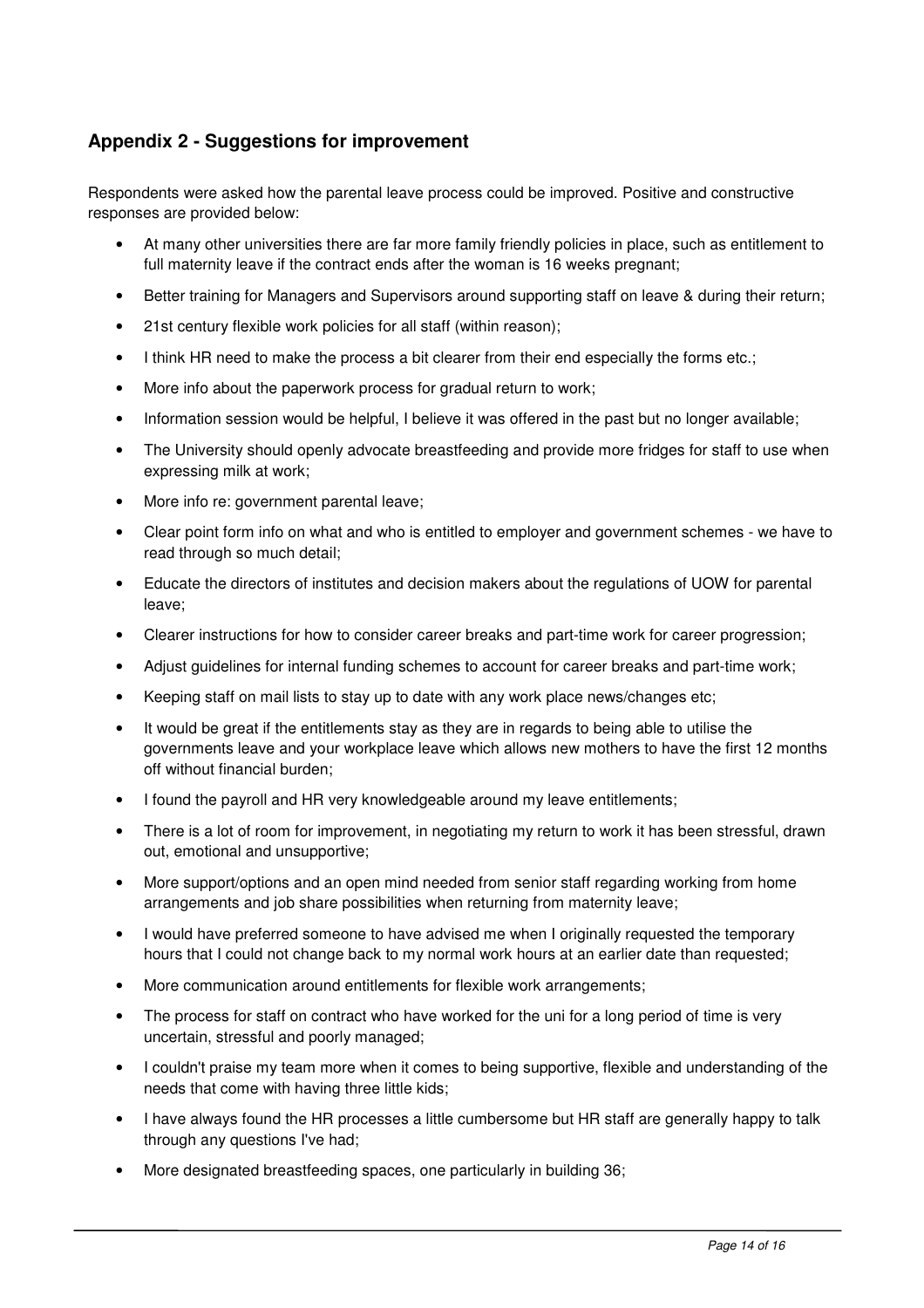- When job duties change as a result of going from full-time to part-time work, make sure there is clear communication around it;
- There is a need for much better support for researchers funded by external agencies e.g. NHMRC, ARC. These agencies have good equal opportunity policies and so does UOW, but in reality it was extremely stressful having to arrange the appropriate extensions to my contract after (i) maternity leave and then (ii) part-time employment;
- My HOS, HOD, and colleagues generally have been fantastic. I cannot be more positive about the experience I have had as an employee of UOW at this time.
- Allowing the suspension of contracts for staff in research positions;
- I feel very grateful for the treatment I have had and I work hard to repay them;
- While there is support at the University level, I do not think there is sufficient understanding by some colleagues at the discipline level;
- Having the ability to work part time until kids are of school age without the implications on job level and role;
- More flexibility and being able to work from home;
- It would be better if HR could provide an information package or have a meeting with those who are going to take parental leave;
- I'd like more information on how to negotiate work times and different types of flexibility allowed on return to work;
- returning to work full time after parental leave is very stressful, only some colleagues are supportive, it feels like there is no-one neutral to talk to;
- I think the parental leave scheme here is fantastic- wouldn't change a thing!
- I would like if someone from HR would check up on me even once to discuss how things are going and suggest how I could negotiate things which are within my rights;
- My only negative was that if I wanted to use some of my recreational leave directly before I went on my parental leave or directly after my parental leave finished, that it would have been included in my 52 weeks of leave, and therefore would have missed out on using the return to work grant;
- My experience with pregnancy and return to work at UOW has been extremely positive. Every employee I have spoken to was knowledgeable and supportive and I feel very lucky to be a part of the team I work within. I am also grateful for the return to work grant which has helped my family and I substantially adjust to me returning to work. I think it is a wonderful initiative to keep.